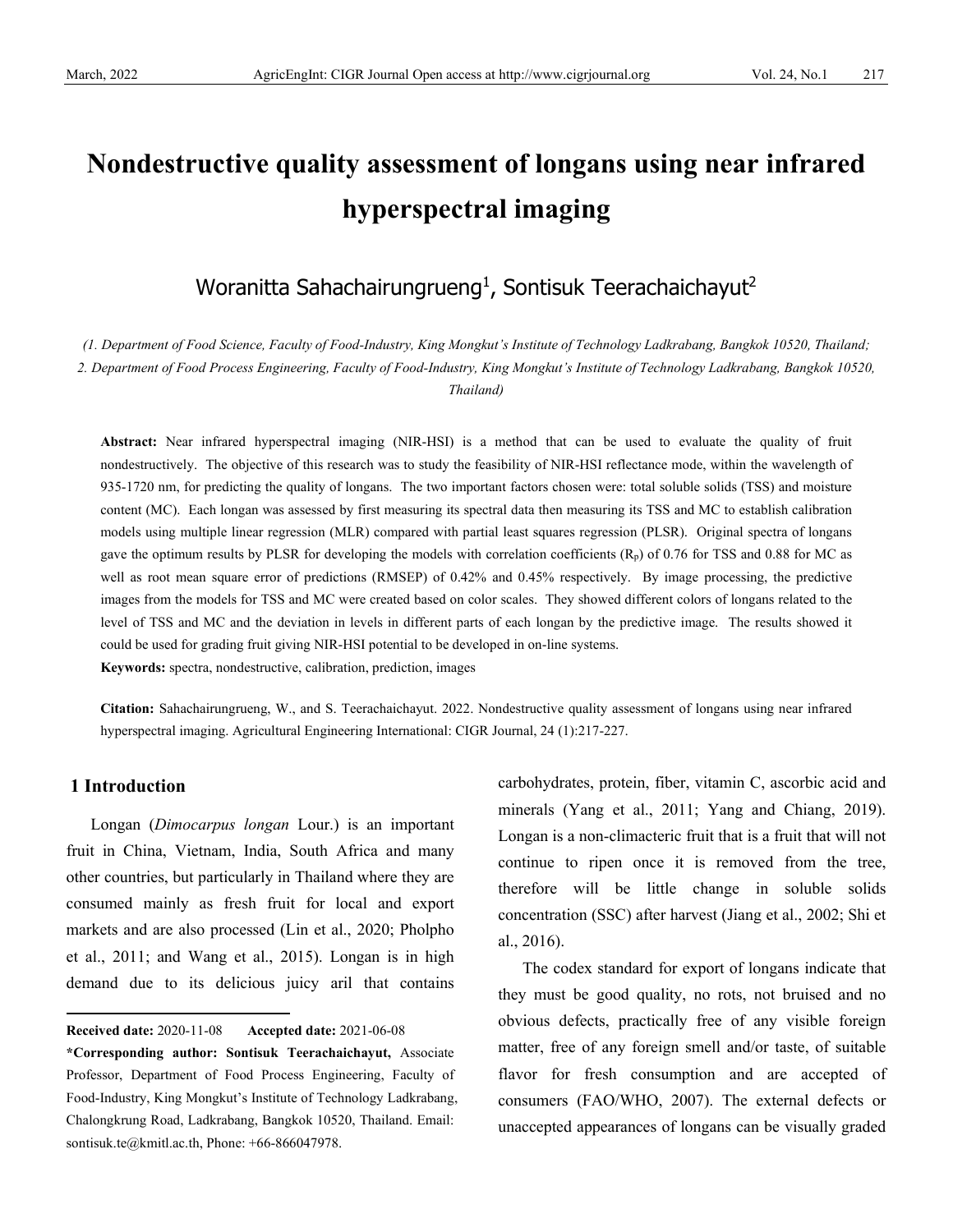by humans but important internal quality, such as taste and juicy flesh, based on their sweetness and moisture content cannot be determined by visual inspection. Therefore, a nondestructive method to evaluate the internal quality of longans would be a major asset for exporters.

Near infrared spectroscopy (NIRs) is a nondestructive technique that can be used for evaluating the qualities of various foods both qualitative and quantitative (Xue et al., 2013). NIRs can be applied in real-time on-line that is useful for commercial food processing lines (Roggo et al., 2007). Conventional NIRs scans only specific area of each sample and obtains spectral information of each sample that can be used representatively for analysis. However, defects and the chemical components of samples may not be homogenous over the whole area of each sample, which were reported for predicting nitrate level in intact pineapples (Srivichien et al., 2015), predicting translucent flesh disorder of mangosteens (Teerachaichayut et al., 2007) and hardening pericarp disorder in mangosteens (Teerachaichayut et al., 2011). Therefore, the conventional NIRs may not be the optimum method of assessing quality of fruit using data for spectral information at the specific area that is assumed to be representative of the whole fruit.

Hyperspectral imaging (HSI) is a technique that is used for assessing the qualities of various products, both quantitatively and qualitatively, by analyzing spectral information of each pixel from an image of a sample. It is non-destructive, fast, reliable, accurate and capable of use in real-time evaluation in on-line grading systems. NIR-HSI is a combination of spectroscopy that uses electromagnetic energy, near infrared and computer vision to evaluate digital images in a single system (Kamruzzaman et al., 2013). This technique allows both spatial and spectral data at the same time and can be used to analyze spectra at the single pixel level (Kamruzzaman et al., 2013; Caporaso et al., 2018). Therefore, spectral information from every pixel can be analyzed for the particular component, which can then be used as a comprehensive representation of its distribution within the sample. NIR-HSI has been successfully used in the

analysis of some foods (Elmasry et al., 2012). There are many reports of this technique being used for example, determination and classification of shelf life for cakes (Sricharoonratana et al., 2021), detection internal browning levels of lychee pericarp (Yang et al., 2015), detection of blackspot in potatoes (Maestresalas et al., 2016), determination of sugar content in apple (Zhao et al., 2009), prediction of total soluble solids (TSS), titratable acidity (TA) and maturity index of limes (Teerachaichayut and Ho, 2017), assessment of TSS and pH in cherries (Li et al., 2018), assessment of the Haugh unit for freshness prediction of hens' eggs (Suktanarak and Teerachaichayut, 2017), prediction of texture and TSS in jelly (Onnom and Teerachaichayut, 2018), prediction of acidity and TSS in guavas (Klinbumrung and Teerachaichayut, 2018), prediction of moisture uniformity in mushroom slices and whole mushrooms (Lin et al., 2019), prediction of TSS in mushrooms (Xiao et al., 2020), assessment of firmness and TSS in sweet cherries (Pullanagari and Li, 2021), prediction of TSS of grapes (Benelli et al., 2021), assessment of moisture content in okra (Xuan et al., 2021) and predict adulteration in tapioca strarch (Khamsopha at al., 2021). NIR-HSI, therefore, has the potential to be used for evaluating the qualities of non-homogenous samples like foods or agricultural products. The objective of this research was therefore to use the NIR-HSI to analyze the qualities of longans in order to develop a non-destructive technique for predicting the internal qualities of longans that can be used for the on-line systems in grading and processing lines.

# **2 Materials and methods**

#### **2.1 Samples**

Fresh longans cv. 'Edo' were purchased from the Suvarnabhumi market in Bangkok, Thailand. The experiment was conducted during the 2018 season. A set of 115 samples with the weight of 8.3-14.4 g, good appearance and without defects by visual inspection were selected for this study. Before measurement, samples were stored at 25° C in an air conditioning room for 24 h in order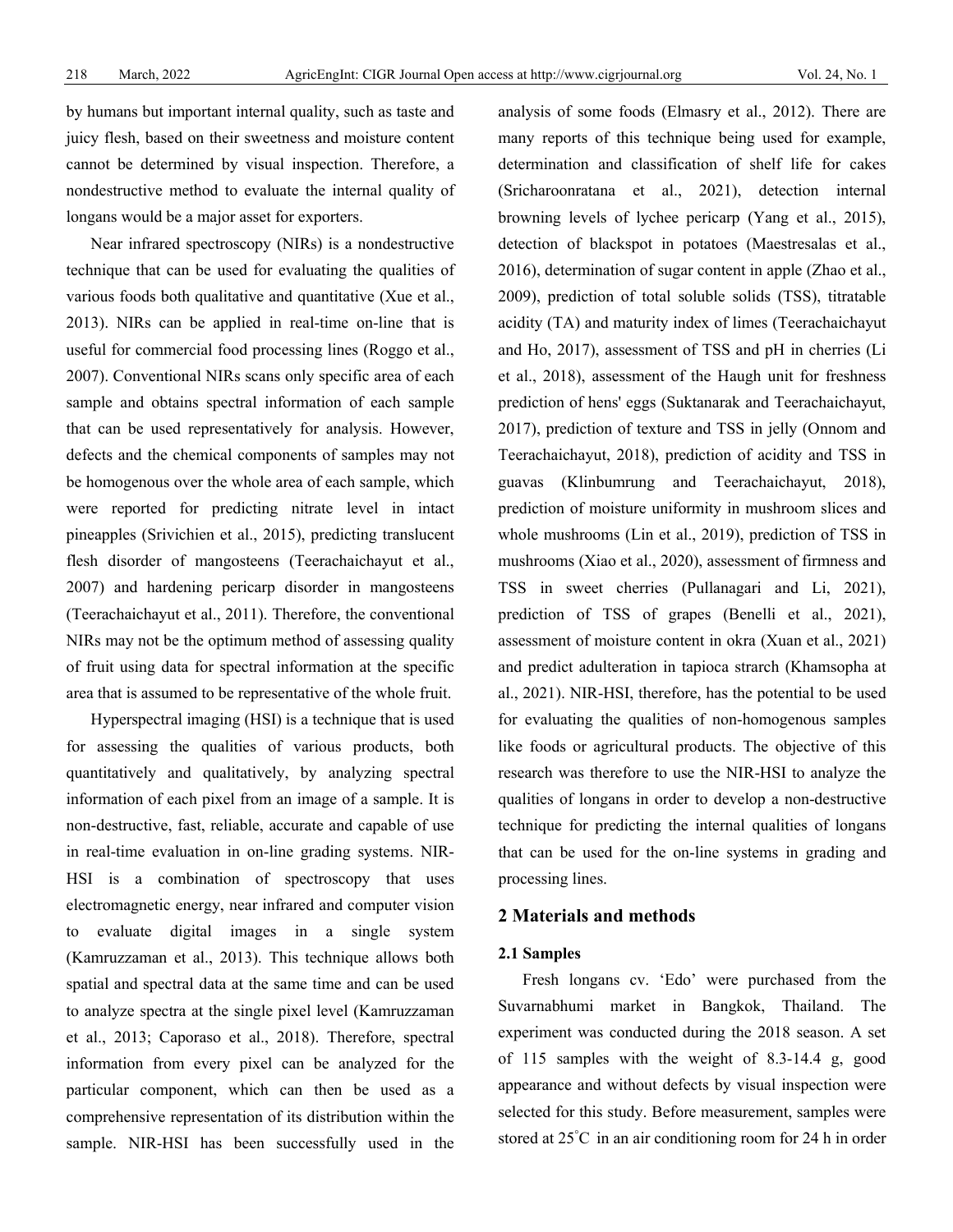to avoid the effect of temperature during the measurement.

#### **2.2 NIR-HSI**

As shown in Figure 1, each longan was laid on a moving scanner table of the instrument in a horizontal position where the top and bottom of each fruit were parallel to the floor. The scanning was applied using a NIR-HSI unit (Specim FX17e, Spectral Imaging Ltd.,

Oulu, Finland) with reflectance mode in the wavelength range of 935-1720 nm with 3.5 nm interval. The scanning speed and exposure time of the charge-coupled device (CCD) camera were  $22.97$  mm s<sup>-1</sup> and 5.5 ms, respectively. White reference was scanned using the Teflon and dark reference was obtained at the closing state of the shutter unit for every measurement.



Figure 1 Schematic diagram of the instrument and sample presentation

#### **2.3 Measurements**

After scanning with the NIR-HSI, the peel and seed of each fruit were removed. Then, the flesh was chopped and squeezed. The following measurements were conducted:

Juice TSS: It was measured using a digital hand refractometer (PR 101, Palette Series, Atago Co., Ltd., Tokyo, Japan).

Flesh moisture content (MC): According to AOAC (2000), it was determined by removing the flesh from the peel and seed of each fruit, placing the flesh into an aluminum can and in a hot air oven (Binder, Model ED/FD, German) at 105° C for 2 hrs. The flesh was removed from the hot air oven and then put in the desiccator until it cooled to room ambient temperature. The flesh moisture content (w. b.) was calculated using the following Equation 1:

$$
MC (%) = \frac{(w_1 - w_2)}{w_1} \times 100
$$
 (1)

Where

 $w_1$  = the mass of the sample before drying (g)

 $w_2$  = the mass of the dried sample (g)

# **2.4 Image processing**

The image of each measurement, scanned using the

NIR-HSI unit, containing the spectral data of each sample and the background in the image. The spectral data of the background in each image had to be removed and only then the remaining spectral data of each sample as the region of interest (ROI) were used for analysis. The average spectrum from the ROI was used as a representative of each sample for developing the model. For establishing the calibration models TSS and MC were each a dependent variable and absorbance spectra in the wavelengths of 935-1720 nm (224 variables) were independent variables. The calibration model for each dependent variable was developed with the same procedure. Individual component and spectral data from the samples were divided into a calibration set and a prediction set.

The calibration models for each dependent variable were established by sampling the calibration set. Multiple linear regression (MLR) and partial least squares regression (PLSR) were compared in order to select the best method for establishing the models. Chemometric algorithms were investigated to improve the performance of the models. Spectral preprocessing methods such as smoothing methods (Savitzky-Golay), 1<sup>st</sup> Derivative, 2<sup>nd</sup>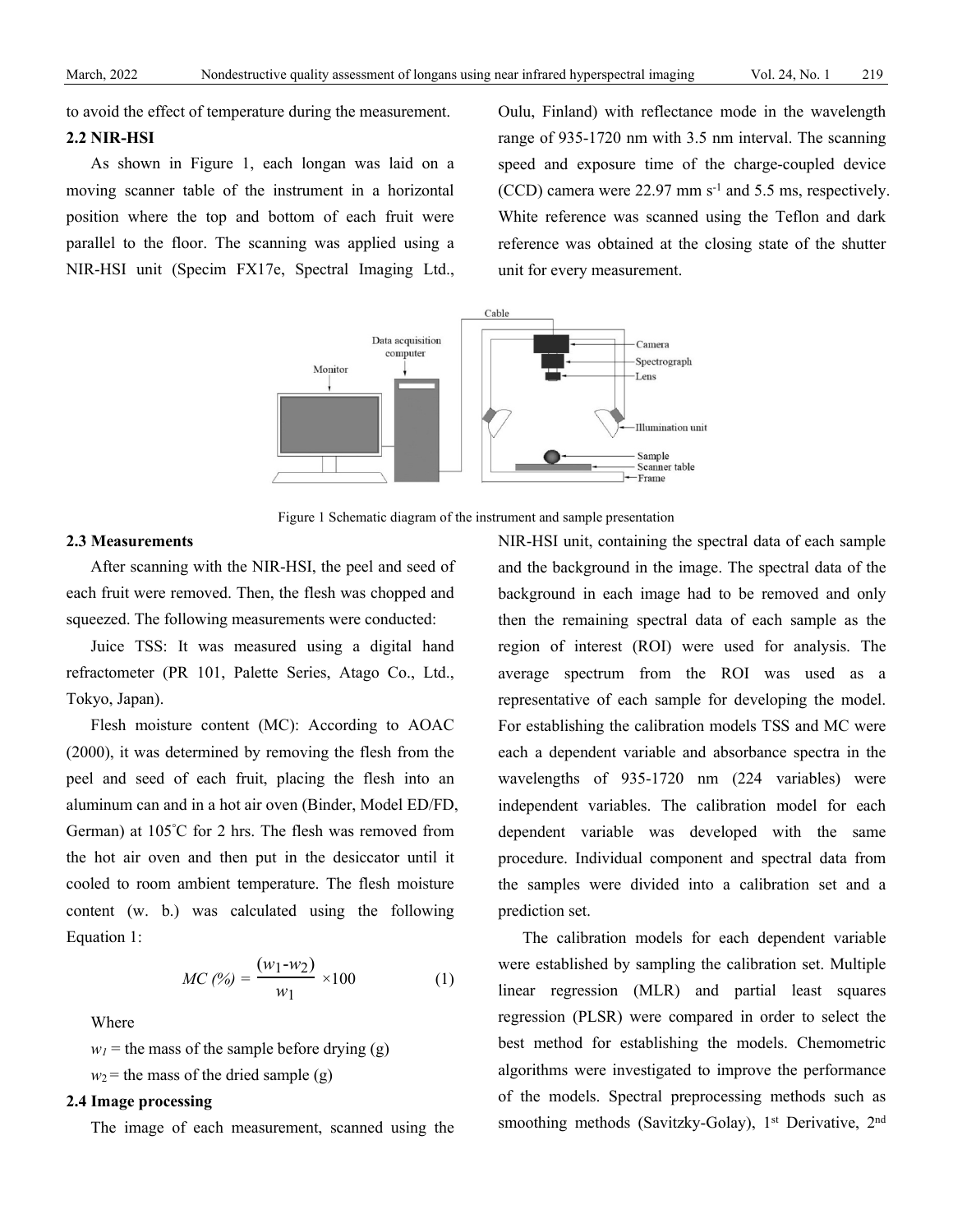Derivative, multiplicative scatter correction (MSC), standard normal variate (SNV) and combined methods were carried out in order to obtain the best model (Rinnan et al., 2009). The calibration model for each dependent variable from each spectral pretreatment was crossvalidated. The best calibration model was selected by considering the lowest root mean square error of cross validation (RMSECV) and highest correlation coefficients  $(R_{cv})$ . The best calibration model was used to evaluate the accuracy for prediction by testing the model using samples in the prediction set. The accuracy of the calibration model was investigated by considering root mean square error of prediction (RMSEP) and correlation coefficients  $(R_p)$ .

The calibration models for TSS and MC that had been acquired from the first step were used to create their predictive images. Each pixel of the sample's image contained spectral information. Therefore, each dependent variable or component (TSS and MC) in each pixel was predicted using each calibration model. The predicted value of the component was transferred to color using image processing (Juan de et al., 2009) where the range of each component was related to the color scale. Predictive images for each component were created and presented in colors based on the color scale which related to the predicted value of each component.

The Unscrambler software (CAMO, Osla, Norway) and the UmBio Evince hyperspectral image analysis software (Prediktera Evince, version 2.7.11, Sweden) were

used for statistical analysis and image processing in this study.

# **3 Results and discussion**

#### **3.1 Absorbance spectrum**

Due to the vibration energy of molecular bonds of components of the fruit is absorbed from NIR electromagnetic waves, therefore the absorbance peaks occur in the spectrum of the sample. The absorbance peaks may be the overtone vibrations of the molecular bonds between oxygen and hydrogen (O-H), carbon and hydrogen (C–H), nitrogen and hydrogen (N–H) or carbon and oxygen (C–O) (Williams and Norris, 1990). The original average absorbance spectrum of longans in the wavelength ranged 935-1720 nm is shown in Figure 2. The main peaks show the major absorption bands of water at around 1200 and 1450 nm that the overtone vibrations of the second overtones and the first overtones of OH stretching (Workman and Weyer, 2012). Water contains the molecular bonds of OH, and water is the main component of the fruit and in much higher quantity compared with other components in longans. Therefore, the absorbance peaks might be influenced from water that can cover all overlapped bands of the absorbance peaks of other components. Therefore, only two peaks, at around the water peaks, are clearly shown in the original spectrum of longan.



Figure 2 Average absorbance spectrum of longans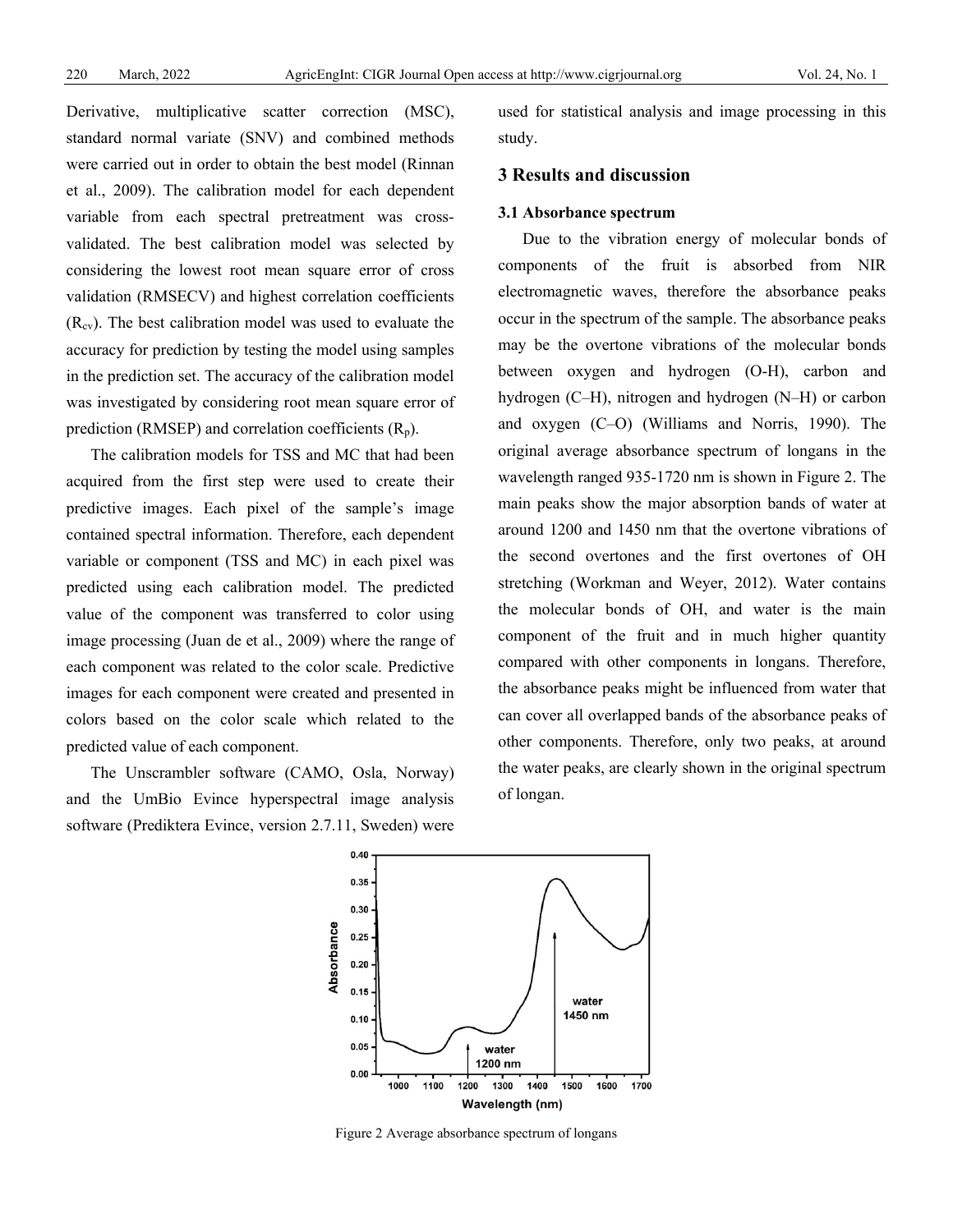Teerachaichayut and Ho (2017) reported that the Savitzky-Golay 2<sup>nd</sup> derivative spectral pretreatment algorithm can be used to divide spectral peaks of components in samples. Therefore the 2nd derivative absorbance spectra of longans were investigated for TSS and MC (Figure 3). The absorption peaks for sugars showed at around 1450 nm due to molecules containing the first overtones of OH stretching (Workman and Weyer, 2012). Sucrose is the main component in the total sugar content in longan juice (Cheng et al., 2018) and showed

the absorption peaks at 1196 and 1368 nm due to molecules containing the second overtones of CH stretching and the first overtones of OH stretching (Osborn et al., 1993, Workman and Weyer, 2012). Citric acid combined with water, showed absorption peaks at 960, 1420 and 1680 nm due to molecules containing the second overtones of OH stretching, the first overtones of OH stretching and the first overtones of  $CH<sub>2</sub>$  stretching (Subedi et. al., 2012). There were peaks of water at around 1154 and 1344 nm (Williams and Norris, 1990).



Figure 3 The 2<sup>nd</sup> derivative absorbance spectra of longans

#### **3.2 Models for TSS and MC**

Two groups of longans were used to establish calibration models for TSS and MC. Samples in each group ( $N=115$ ) were divided into the calibration set ( $N=77$ ) and the prediction set (N=38). In order to ensure the performance of the models in this study, the variation of the dependent variable in the calibration set and the prediction set was similar as well as maximum and

minimum values of the dependent variable were set in the calibration set. The samples in the calibration set were used to establish and validate the calibration models for TSS and MC. Also, the samples in the prediction set were used to test the ability of the models. The characteristics of samples in the calibration set and the prediction set, used to establish models for TSS and MC, are given in Table 1.

**Table 1 TSS and MC characteristics of longans in the calibration set and prediction set**

| Item          | <b>TSS</b>      |                | МC              |                |
|---------------|-----------------|----------------|-----------------|----------------|
|               | Calibration set | Prediction set | Calibration set | Prediction set |
| Number        | 77              | 38             | --              | 38             |
| Range $(\% )$ | 19.95-22.9      | 20.1-22.65     | 77.73-81.91     | 77.92-81.53    |
| Mean $(\% )$  | 21.32           | 21.39          | 79.64           | 79.66          |
| <b>SD</b>     | 0.68            | 0.65           | 0.94            | 0.92           |

Note: SD = Standard deviation

MLR and PLSR were investigated in order to obtain the best models in this study. TSS and MC were used as the dependent variables while absorbance spectra were used as the independent variables. The absorbance spectra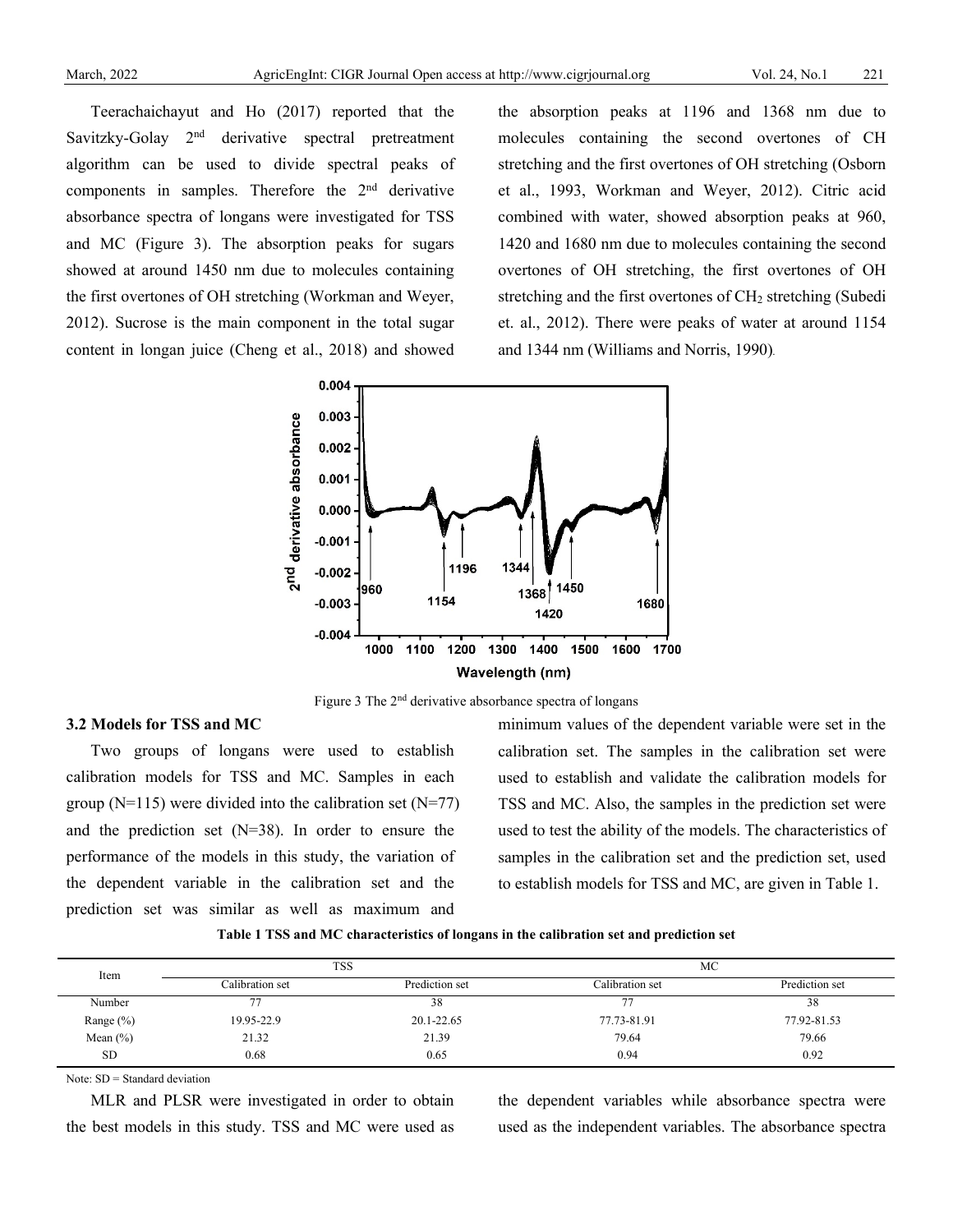at 960, 1154, 1196, 1344, 1368, 1420, 1450 and 1680 nm were used as independent variables for establishing the calibration models by MLR, while the whole spectra in the range 935-1720 nm were used for establishing the calibration models by PLSR. In order to create the best models for TSS and MC in this study, the performance of

the calibration models by MLR and PLSR were compared. To select the optimal conditions for the best calibration models for TSS and MC, the various spectral pretreatment methods are investigated in the calibration sets for establishing the calibration models for TSS and MC as shown in Table 2.

|     | spectral<br>pretreatment   |               | <b>TSS</b> |                         |            |          |                         | MC            |          |                         |         |          |                         |
|-----|----------------------------|---------------|------------|-------------------------|------------|----------|-------------------------|---------------|----------|-------------------------|---------|----------|-------------------------|
| No. |                            | MLR model     |            |                         | PLSR model |          | MLR model               |               |          | PLSR model              |         |          |                         |
|     |                            | N<br>of<br>Xi | $R_{cv}$   | <b>RMSECV</b><br>$(\%)$ | Factors    | $R_{cv}$ | <b>RMSECV</b><br>$(\%)$ | N<br>of<br>Xi | $R_{cv}$ | <b>RMSECV</b><br>$(\%)$ | Factors | $R_{cv}$ | <b>RMSECV</b><br>$(\%)$ |
|     | Original                   | 8             | 0.62       | 0.54                    |            | 0.77     | 0.44                    | 8             | 0.84     | 0.50                    | 3       | 0.86     | 0.47                    |
|     | Smoothing                  | 8             | 0.75       | 0.45                    | 2          | 0.74     | 0.56                    | 8             | 0.85     | 0.49                    | 3       | 0.85     | 0.49                    |
| 3   | 1 <sup>st</sup> derivative | 8             | 0.64       | 0.52                    | ◠          | 0.69     | 0.49                    | 8             | 0.83     | 0.52                    |         | 0.83     | 0.53                    |
| 4   | $2nd$ derivative           | 8             | 0.61       | 0.54                    | ◠          | 0.70     | 0.48                    | 8             | 0.72     | 0.65                    | 8       | 0.74     | 0.64                    |
|     | <b>MSC</b>                 | 8             | 0.64       | 0.53                    |            | 0.66     | 0.52                    | 8             | 0.83     | 0.52                    | $\sim$  | 0.85     | 0.50                    |
| 6   | <b>SNV</b>                 | 8             | 0.62       | 0.54                    | 3          | 0.66     | 0.51                    | 8             | 0.84     | 0.50                    | ◠       | 0.85     | 0.48                    |

Note: TSS = Total soluble solids

MC = Moisture content

MLR = Multiple linear regression

PLSR = Partial least squares regression

N = Number of samples

Xi = Independent variables

 $R_{cv}$  = Correlation coefficient of cross validation

RMSECV = Root mean square error of cross validation

MSC = multiplicative scatter correction

SNV = standard normal variate transformation

Results of cross-validation were considered in order to select the best models for TSS and MC. The results showed that PLSR models obtained better performance. For TSS, the original spectra of samples obtained the best results  $(R_{cv} = 0.77, RMSECV = 0.44\%)$ . For MC, the

original spectra of samples also obtained the best results  $(R_{cv} = 0.86, RMSECV = 0.47\%)$ . Therefore, the original spectra were selected for developing the calibration models using PLSR for TSS and MC in this study.



Figure 4 Regression coefficients of independent variables at various wavelengths of the PLSR models for TSS (a) and MC (b) In Figure 4, the highest absolute values of regression coefficient of the PLSR models for TSS and MC in the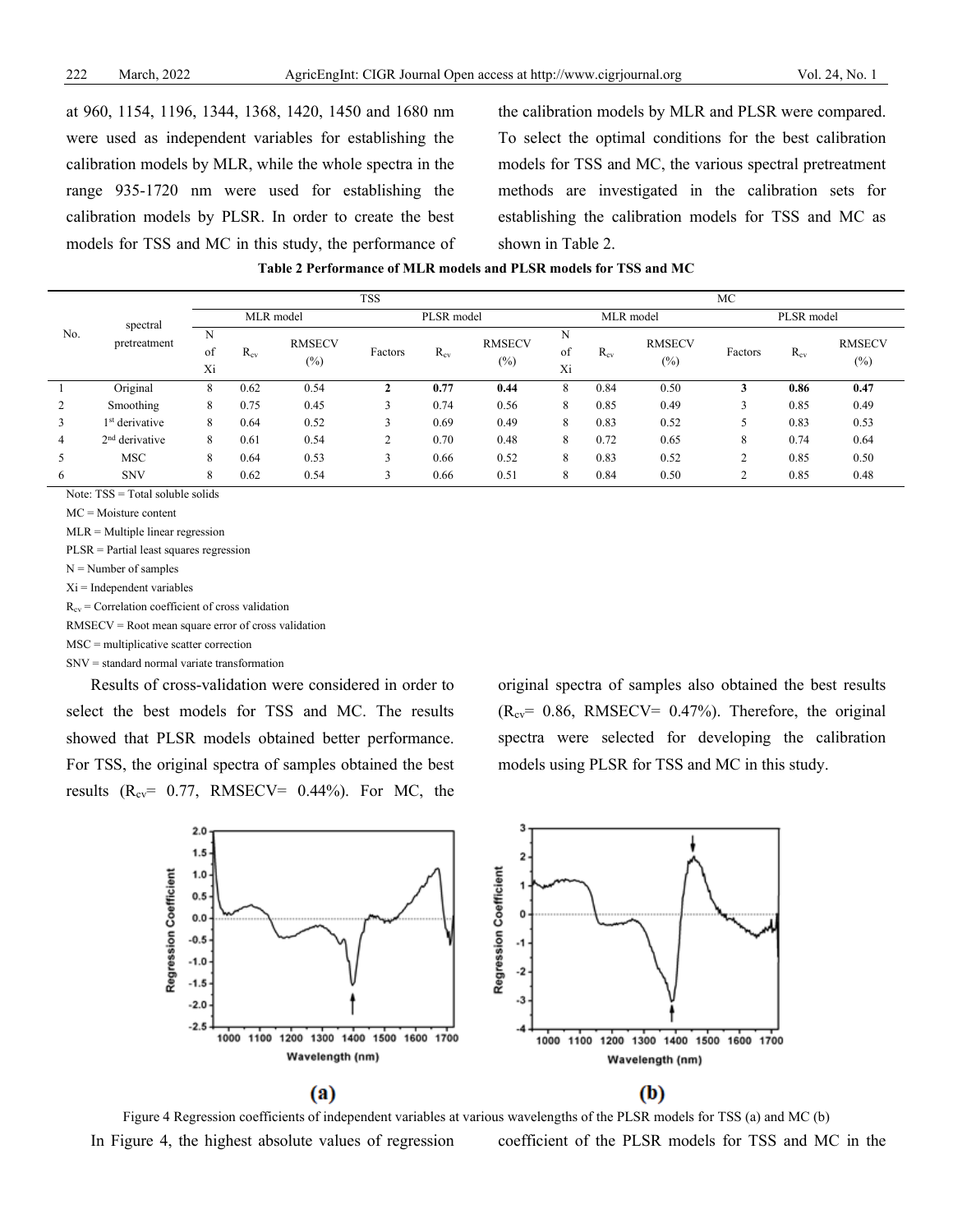wavelength range of 935-1720 nm are around 1400-1450 nm, which are due to the first overtone vibrations of OH stretching (Williams and Norris, 1990).

To evaluate the accuracy of the calibration models for TSS and MC, the samples in the prediction sets were used

for testing the models. The results of evaluating the models for TSS and MC by the samples in the prediction sets are shown in Table 3. The model for TSS obtained  $R_p$  of 0.76 and RMSEP of 0.42%. The model for MC obtained  $R_p$  of 0.88 and RMSEP of 0.45%.

|  |  | Table 3 The results of the PLSR models for TSS and MC |  |  |
|--|--|-------------------------------------------------------|--|--|
|  |  |                                                       |  |  |

|                 | Pre-treatment | <b>TSS</b> | МC       |  |
|-----------------|---------------|------------|----------|--|
|                 |               | original   | original |  |
|                 | Factors       |            |          |  |
|                 | N             | 77         | 77       |  |
| Calibration set | $R_c$         | 0.78       | 0.88     |  |
|                 | RMSEC (%)     | 0.42       | 0.44     |  |
|                 | N             | 38         | 38       |  |
| Prediction set  | $R_{p}$       | 0.76       | 0.88     |  |
|                 | RMSEP $(\% )$ | 0.42       | 0.45     |  |

Note: TSS = Total soluble solids

MC = Moisture content

 $N =$  Number of samples

 $R_c$  = correlation coefficients of calibration

RMSEC = root mean square error of calibration

 $R_p$  = correlation coefficients of prediction

RMSEP = root mean square error of prediction

The scatter plots of actual values versus predicted values of the two qualities of longans are shown in Figure 5. A 45-degree line was a perfect fit and was therefore used as a reference for comparing the performance of the model in prediction. The good accuracy for prediction

could be seen from the scatter plot that was close to the 45 degree line. The results of accuracy based on the scatter plots for TSS and MC were shown in Figure 5a and 5b, respectively.



Figure 5 Scatter plots of actual and predicted values for TSS (a) and MC (b)

## **3.3 Quality prediction images**

Each pixel in the image of each longan contained

spectral data that were acquired by NIR-HSI. Spectral data in each pixel could be used as the independent variables for predicting the dependent variables by the models.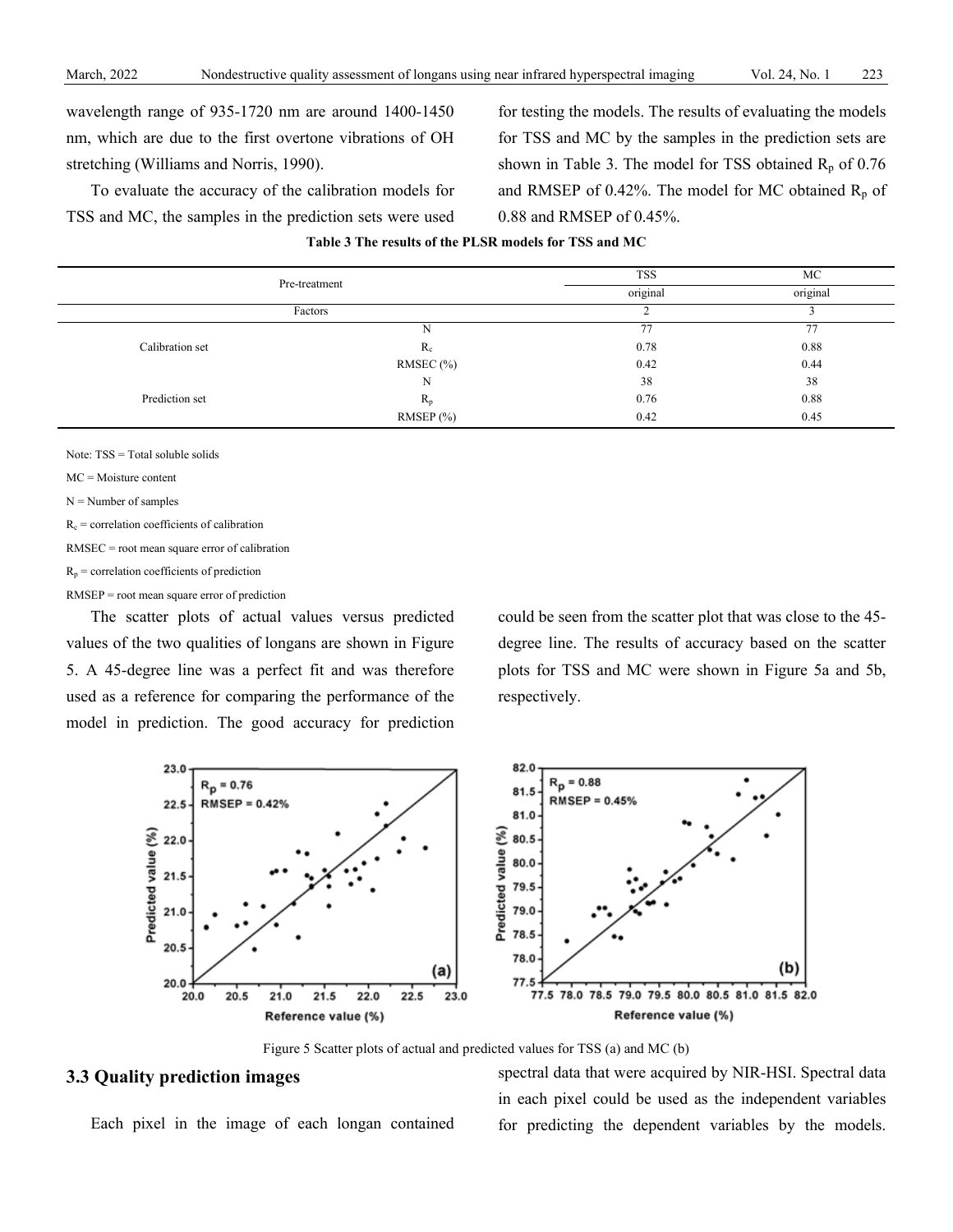Therefore, each pixel of the image could be used as a predictor of TSS and MC from the calibration models.

In order to present the value of dependent variables in each pixel, the colors were interpreted from the value of dependent variables using the color scale from the image processing. The colors could be applied on an individual pixel in the whole fruit and the quality prediction images could be presented, as previously reported by Teerachaichayut and Ho (2017). The acquired color images, where the attractive features enabled the presentation of the quality information of longans in each

pixel by visualization, which were the color scales for TSS and MC. Therefore, the colors in the images showed the level and distribution of components in the fruit. The acquired prediction images were presented based on the color scales that were related to the level of each component. The color scale in this study was defined from red to blue conforming with high to low values of TSS and MC. The prediction images of longans with various TSS and MC as well as the average prediction values for each sample are shown in Figure 6 and Figure 7, respectively.



Figure 6 The prediction images and average prediction values of TSS in longans



Figure 7 The prediction images and average prediction values of MC in longans

For the prediction images for TSS and MC of longans, each image showed a distribution of color in different parts of the fruit, indicating that TSS and MC weren't homogeneous in the fruit. However, for classifying the whole longans for TSS and MC by the prediction images, the colors were clearly related differently for their TSS and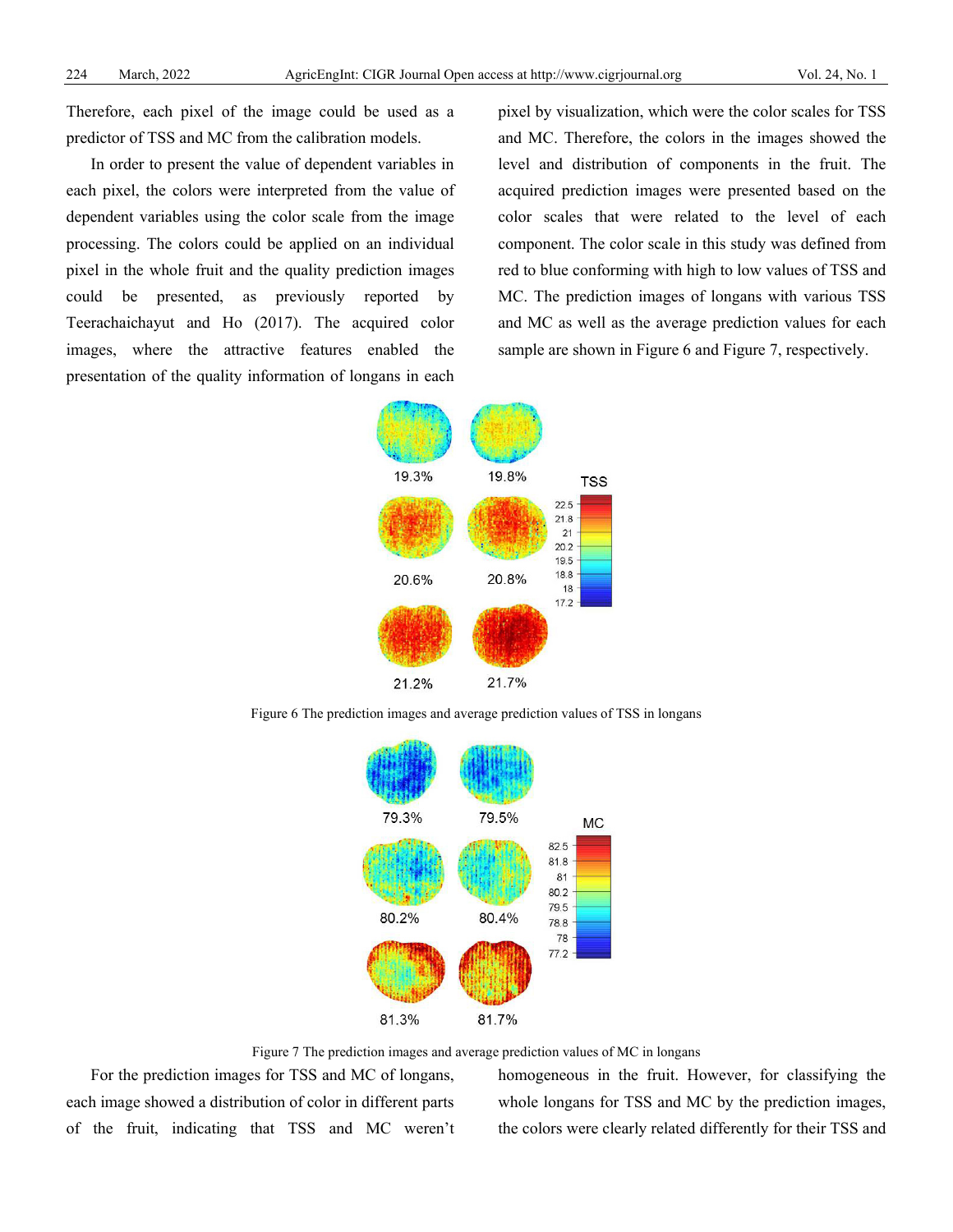MC values indicating that their levels in whole longans could be classified by using the quantity of blue, light blue, yellow and red, based on the color scale that presented blue for lowest level and red for the highest level. The results showed that the qualities of longans could be nondestructively graded by visual inspection using prediction images. Therefore, the visualization of longans for predicting the quantity of TSS and MC were shown to be possible using NIR-HSI.

## **4 Conclusion**

Intact longans were scanned by reflectance NIR-HSI in order to test if they could be applied nondestructively to determine their quality. The best calibration models for TSS and MC were established using original spectra in the wavelength of 935-1720 nm by PLSR. The prediction images of longans for TSS and MC were successfully created by interpreting colors in each pixel based on the color scales. These colors varied in each fruit meant components in each fruit weren't homogeneous. From this it was concluded that the prediction images could be used for classifying the qualities of longans by visualization. This means that NIR-HSI has the possibility of being applied to predict TSS and MC in longans, giving it the potential for application in on-line grading systems.

### **Acknowledgements**

The authors would like to thank the Faculty of Food-Industry, King Mongkut's Institute of Technology Ladkrabang, Thailand for the research fund (No. 2562-01- 07002) and be grateful to Prof. Panmanas Sirisomboon for technical help as well as Prof. A. K. Thompson for editing English language and revision of this manuscript.

#### **References**

- AOAC. 2000. *Official Methods of Analysis of AOAC International*. **17th ed**. Gaithersburg, MD, USA: Association of Analytical Communities.
- Benelli, A., C. Chiara, L. Rugni, and A. Fabbri. 2021. In-field and

non-destructive monitoring of grapes maturity by hyperspectral imaging. *Biosystems Engineering*, 207(7): 59- 67.

- Caporaso, N., M. B. Whitworth, S. Grebby, and I. D. Fisk. 2018. Non-destructive analysis of sucrose, caffeine and trigonelline on single green coffee beans by hyperspectral imaging. *Food Research International,* 106: 193-203.
- Cheng, Y., H. Lan, L. Zhao, K. Wang, and Z. Hu. 2018. Characterization and prebiotic potential of longan juice obtained by enzymatic conversion of constituent sucrose into fructo-oligosaccharides. *Molecules,* 23(10): 1-13.
- Elmasry, G., M. Kamruzzaman, D. W. Sun, and P. Allen. 2012. Principles and applications of hyperspectral imaging in quality evaluation of Agro-food products: A review. *Critical Reviews in Food Science and Nutrition,* 52(11): 999-1023.
- FAO/WHO. 2007. *Fresh Fruits and Vegetables.* **1st ed**. Rome, Italy: The Secretary Codex Alimentarius Commission.
- Jiang Y., Z. Zhang, D. C. Joyce, and S. Ketsa. 2002. Postharvest biology and handling of longan fruit (*Dimocarpus longan Lour.*). *Postharvest Biology and Technology*, 26(3): 241-252.
- Juan de, A., M. Maeder, T. Hacewicz, L. Duponchel, and R. Tauler. 2009. Chemometric tools for image analysis. In *Infrared and Raman Spectroscopic Imaging,* eds. R. Salzer, and H. W. Siesler, 65-112. Weinheim, Germany: Wiley-VCH,.
- Kamruzzaman, M., D. Sun, G. Elmasry, and P. Allen. 2013. Fast detection and visualization of minced lamb meat adulteration using NIR hyperspectral imaging and multivariate image analysis. *Talanta,* 103: 130-136.
- Khamsopha, D., W. Sahachairungrueng, and S. Teerachaichayut. 2021. Utilizing near infrared hyperspectral imaging for quantitatively predicting adulteration in tapioca starch. *Food Control*, 123(6): 107781.
- Klinbumrung, N., and S. Teerachaichayut. 2018. Quantification of acidity and total soluble solids in guavas by near infrared hyperspectral imaging. In *Proc. 4th International Conference on Green Design and Manufacture 2018, AIP Conference Proceedings 2030*, 020209-1–020209-5, Ho Chi Minh, Vietnam, 29–30 April 2018.
- Li, X., Y. Wei, J. Xu, X. Feng, F. Wu, R. Zhou, J. Jin, K. Xu, X. Yu, and Y. He. 2018. SSC and pH for sweet assessment and maturity classification of harvested cherry fruit based on NIR hyperspectral imaging technology. *Postharvest Biology and Technology*, 143: 112-118.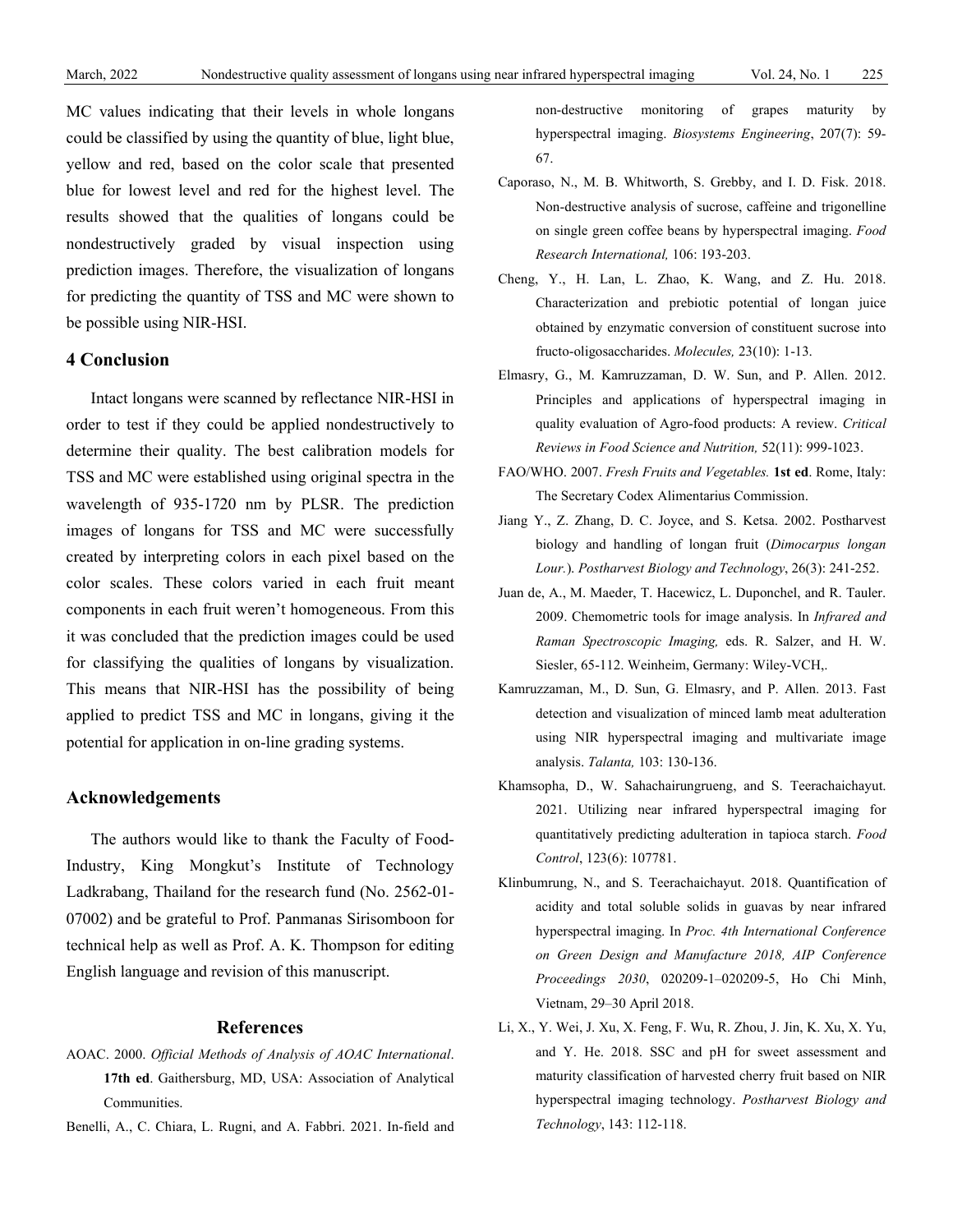- Lin, X., J. Xu, and D. Sun. 2019. Investigation of moisture content uniformity of microwave-vacuum dried mushroom (Agaricus bisporus) by NIR hyperspectral imaging. *LWT - Food Science and Technology,* 109: 108-117.
- Lin, Y., N. Li, H. Lin, M. Lin, Y. Chen, H. Wang, M. A. Ritenour, and Y. Lin. 2020. Effects of chitosan treatment on the storability and quality properties of longan fruit during storage. *Food Chemistry,* 306(5): 125627.
- Maestresalas, A. L., J. C. Keresztes, M. Goodarzi, S. Arazuri, C. Jaren, and W. Saeys. 2016. Non-destructive detection of blackspot in potatoes by Vis-NIR and SWIR hyperspectral imaging. *Food Control,* 70: 229-241.
- Onnom, P., and S. Teerachaichayut. 2018. Development of calibration models to predict texture and total soluble solids in jelly using hyperspectral imaging. *In Proc. 4th International Conference on Green Design and Manufacture 2018*, *AIP Conference Proceedings 2030*, 020211-1-020211-5, Ho Chi Minh, Vietnam, 29–30 April 2018.
- Osborne, B. G., T. Fearn, and P. H. Hindle. 1993. *Practical NIR Spectroscopy: With Applications in Food and Beverage Analysis*. Harlow, UK: Longman Scientific and Technical.
- Pholpho, T., S. Pathaveerat, and P. Sirisomboon. 2011. Classification of longan fruit bruising using visible spectroscopy. *Journal of Food Engineering,* 104(1): 169-172.
- Pullanagari, R. R., and M. Li. 2021. Uncertainty assessment for firmness and total soluble solids of sweet cherries using hyperspectral imaging and multivariate statistics. *Journal of Food Engineering*, 289(11‐12): 110177.
- Rinnan, A., F. V. D. Berg, and S. B. Engelsen. 2009. Review of the most common pre-processing techniques for near-infrared spectra. *Trends in Analytical Chemistry,* 28(10): 1201-1222.
- Roggo, Y., P. Chalus, L. Maurer, C. Lemamartinez, A. Edmond, and N. Jent. 2007. A review of near infrared spectroscopy and chemometrics in pharmaceutical technologies. *Journal of Pharmaceutical and Biomedical Analysis*, 44(3): 683-700.
- Shi, S., W. Wang, L. Liu, B. Shu, Y. Wei, D. Jue, J. Fu, J. Xie, and C. Liu. 2016. Physico-chemical properties of longan fruit during development and ripening. *Scientia Horticulturae,*  207:160-167.
- Sricharoonratana, M., A. K. Thompson, and S. Teerachaichayut. 2021. Use of near infrared hyperspectral imaging as a nondestructive method of determining and classifying shelf life of cakes. *LWT - Food Science and Technology*, 136(part2):

110369.

- Srivichien, S., A. Terdwongworakul, and S. Teerachaichayut. 2015. Quantitative prediction of nitrate level in intact pineapple using Vis–NIRS. *Journal of Food Engineering,* 150: 29–34.
- Subedi, P. P., K. B. Walsha, and D. W. Hopkins. 2012. Assessment of titratable acidity in fruit using short wave near infrared spectroscopy. Part A: establishing a detection limit based on model solutions. *Journal of Near Infrared Spectroscopy,*  20(4): 449–457.
- Suktanarak, S., and S. Teerachaichayut. 2017. Non-destructive quality assessment of hens' eggs using hyperspectral images. *Journal of Food Engineering,* 215: 97-103.
- Teerachaichayut, S., K. Y. Kil, A. Terdwongworakul, W. Thanapase, and Y. Nakanishi. 2007. Non-destructive prediction of translucent flesh disorder in intact mangosteen by short wavelength near infrared spectroscopy. *Postharvest Biology and Technology,* 43(2): 202–206.
- Teerachaichayut, S., A. Terdwongworakul, W. Thanapase, and K. Kiji. 2011. Non-destructive prediction of hardening pericarp disorder in intact mangosteen by near infrared transmittance spectroscopy. *Journal of Food Engineering,* 106(3): 206–211.
- Teerachaichayut, S., and H. T. Ho. 2017. Non-destructive prediction of total soluble solids, titratable acidity and maturity index of limes by near infrared hyperspectral imaging. *Postharvest Biology and Technology,* 133: 20-25.
- Wang, B., H. Tan, W. Fang, L. W. Meinhardt, S. Mischke, T. Matsumoto, and D. Zhang. 2015. Developing single nucleotide polymorphism (SNP) markers from transcriptome sequences for identification of longan (*Dimocarpus longan*) germplasm. *Horticulture Research,* 2(1): 14065.
- Williams, P., and K. Norris. 1990. *Near-Infrared Technology in the Agriculture and Food Industries.* St Paul, Minnesota: American Association of Cereal Chemists, Inc.
- Workman, J., and L. Weyer. 2012. *Practical Guide and Spectral Atlas for Interpretive Near-Infrared Spectroscopy.* **2nd ed.** USA: Taylor and Francis Group, LLC.
- Xiao, K., Q. Liu. L. Wang, B. Zhang, W. Zhang, W. Yang, Q. Hu, and F. Pei. 2020. Prediction of soluble solid content of Agaricus bisporus during ultrasound-assisted osmotic dehydration based on hyperspectral imaging. *LWT - Food Science and Technoogy.,* 122(6): 109030.
- Xuan, G., C. Gao, Y. Shao, X. Wang, Y. Wang, and K. Wang. 2021. Maturity determination at harvest and spatial assessment of